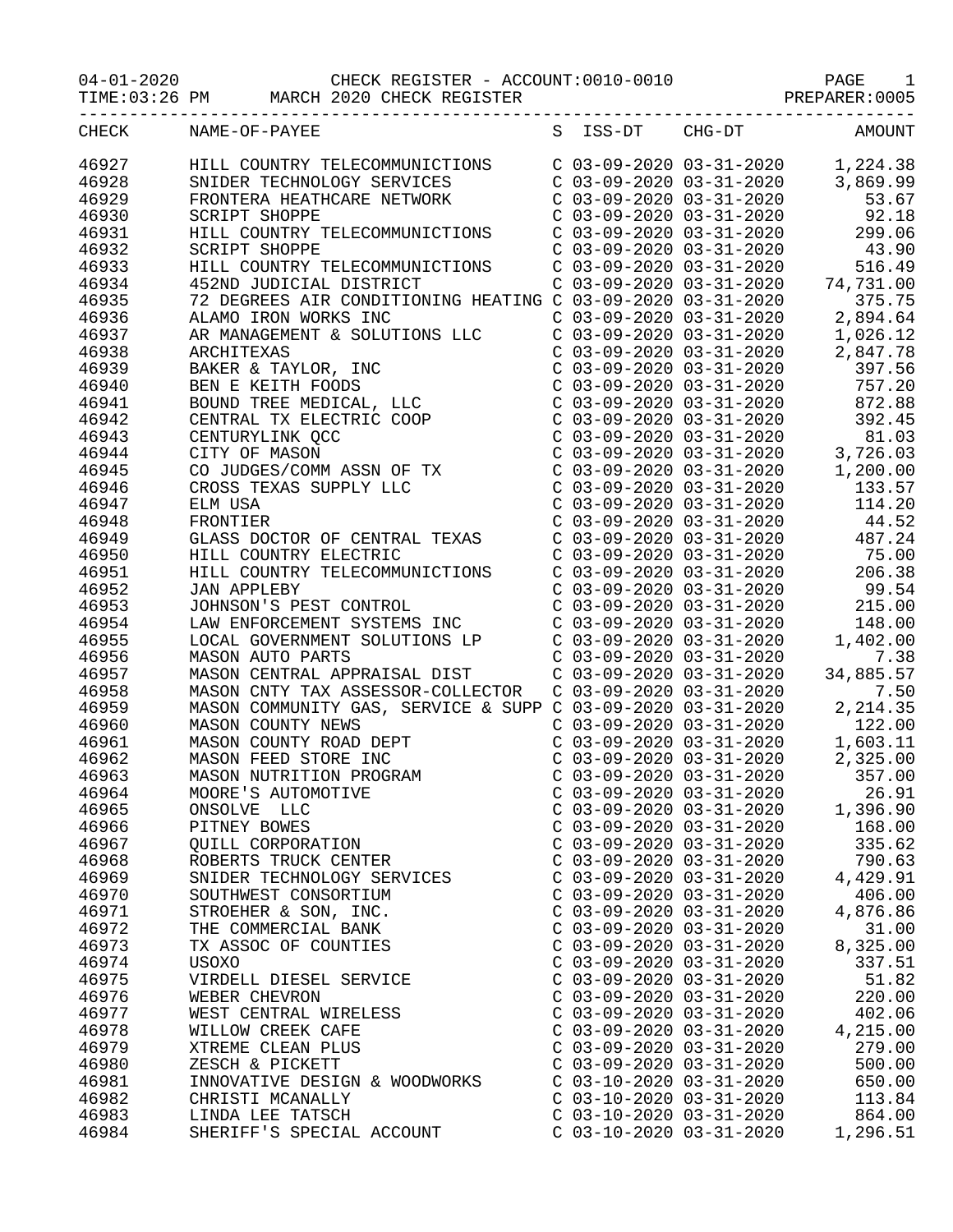04-01-2020 CHECK REGISTER - ACCOUNT:0010-0010 PAGE 2

TIME:03:26 PM MARCH 2020 CHECK REGISTER **PREPARER:0005** 

|       | CHECK NAME-OF-PAYEE<br>S ISS-DT CHG-DT AMOUNT                                                                                                                                                                                                                                                                                                                                                                                                                   |                           |                           |            |
|-------|-----------------------------------------------------------------------------------------------------------------------------------------------------------------------------------------------------------------------------------------------------------------------------------------------------------------------------------------------------------------------------------------------------------------------------------------------------------------|---------------------------|---------------------------|------------|
| 46985 | $\begin{tabular}{l c c c c} \multicolumn{1}{c}{\textbf{NAME-OF-PAYEER INR}} & \multicolumn{1}{c}{\textbf{S}} & \multicolumn{1}{c}{\textbf{S}} & \multicolumn{1}{c}{\textbf{S}} & \multicolumn{1}{c}{\textbf{S}} & \multicolumn{1}{c}{\textbf{S}} & \multicolumn{1}{c}{\textbf{S}} & \multicolumn{1}{c}{\textbf{S}} & \multicolumn{1}{c}{\textbf{S}} & \multicolumn{1}{c}{\textbf{S}} & \multicolumn{1}{c}{\textbf{S}} & \multicolumn{1}{c}{\textbf{S}} & \mult$ |                           |                           |            |
| 46986 |                                                                                                                                                                                                                                                                                                                                                                                                                                                                 |                           |                           |            |
| 46987 |                                                                                                                                                                                                                                                                                                                                                                                                                                                                 |                           |                           |            |
| 46988 |                                                                                                                                                                                                                                                                                                                                                                                                                                                                 |                           |                           |            |
| 46989 |                                                                                                                                                                                                                                                                                                                                                                                                                                                                 |                           |                           |            |
| 46990 |                                                                                                                                                                                                                                                                                                                                                                                                                                                                 |                           |                           |            |
| 46991 |                                                                                                                                                                                                                                                                                                                                                                                                                                                                 |                           |                           |            |
| 46992 |                                                                                                                                                                                                                                                                                                                                                                                                                                                                 |                           |                           |            |
| 46993 |                                                                                                                                                                                                                                                                                                                                                                                                                                                                 |                           |                           |            |
| 46994 |                                                                                                                                                                                                                                                                                                                                                                                                                                                                 |                           |                           |            |
| 46995 |                                                                                                                                                                                                                                                                                                                                                                                                                                                                 |                           |                           |            |
| 46996 |                                                                                                                                                                                                                                                                                                                                                                                                                                                                 |                           |                           |            |
| 46997 |                                                                                                                                                                                                                                                                                                                                                                                                                                                                 |                           |                           |            |
| 46998 |                                                                                                                                                                                                                                                                                                                                                                                                                                                                 |                           |                           |            |
| 46999 |                                                                                                                                                                                                                                                                                                                                                                                                                                                                 |                           |                           |            |
| 47000 |                                                                                                                                                                                                                                                                                                                                                                                                                                                                 |                           |                           |            |
| 47001 |                                                                                                                                                                                                                                                                                                                                                                                                                                                                 |                           |                           |            |
| 47002 |                                                                                                                                                                                                                                                                                                                                                                                                                                                                 |                           |                           |            |
| 47003 |                                                                                                                                                                                                                                                                                                                                                                                                                                                                 |                           |                           |            |
| 47004 |                                                                                                                                                                                                                                                                                                                                                                                                                                                                 |                           |                           |            |
| 47005 |                                                                                                                                                                                                                                                                                                                                                                                                                                                                 |                           |                           |            |
| 47006 |                                                                                                                                                                                                                                                                                                                                                                                                                                                                 |                           |                           |            |
| 47007 |                                                                                                                                                                                                                                                                                                                                                                                                                                                                 |                           |                           |            |
| 47008 |                                                                                                                                                                                                                                                                                                                                                                                                                                                                 |                           |                           |            |
| 47009 |                                                                                                                                                                                                                                                                                                                                                                                                                                                                 |                           |                           |            |
| 47010 |                                                                                                                                                                                                                                                                                                                                                                                                                                                                 |                           |                           |            |
| 47011 |                                                                                                                                                                                                                                                                                                                                                                                                                                                                 |                           |                           |            |
| 47012 |                                                                                                                                                                                                                                                                                                                                                                                                                                                                 |                           |                           |            |
| 47013 |                                                                                                                                                                                                                                                                                                                                                                                                                                                                 |                           |                           |            |
| 47014 |                                                                                                                                                                                                                                                                                                                                                                                                                                                                 |                           |                           |            |
| 47015 |                                                                                                                                                                                                                                                                                                                                                                                                                                                                 |                           |                           |            |
| 47016 |                                                                                                                                                                                                                                                                                                                                                                                                                                                                 |                           |                           |            |
| 47017 |                                                                                                                                                                                                                                                                                                                                                                                                                                                                 |                           |                           |            |
| 47018 |                                                                                                                                                                                                                                                                                                                                                                                                                                                                 |                           |                           |            |
| 47019 |                                                                                                                                                                                                                                                                                                                                                                                                                                                                 |                           |                           |            |
| 47020 |                                                                                                                                                                                                                                                                                                                                                                                                                                                                 |                           |                           |            |
| 47021 | PITNEY BOWES                                                                                                                                                                                                                                                                                                                                                                                                                                                    |                           |                           |            |
| 47022 | <b>OUILL CORPORATION</b>                                                                                                                                                                                                                                                                                                                                                                                                                                        |                           |                           |            |
| 47023 | RESERVE ACCOUNT                                                                                                                                                                                                                                                                                                                                                                                                                                                 |                           | $C$ 03-23-2020 03-31-2020 | 1,000.00   |
| 47024 | SABRINA BROWN                                                                                                                                                                                                                                                                                                                                                                                                                                                   | I 03-23-2020 03-23-2020   |                           | 42.39      |
| 47025 | TOM GREEN COUNTY CLERK                                                                                                                                                                                                                                                                                                                                                                                                                                          | $C$ 03-23-2020 03-31-2020 |                           | 481.00     |
| 47026 | <b>USOXO</b>                                                                                                                                                                                                                                                                                                                                                                                                                                                    | $C$ 03-23-2020 03-31-2020 |                           | 141.95     |
| 47027 | XEROX CORPORATION                                                                                                                                                                                                                                                                                                                                                                                                                                               | $C$ 03-23-2020 03-31-2020 |                           | 476.78     |
| 47028 | ZESCH & PICKETT                                                                                                                                                                                                                                                                                                                                                                                                                                                 | $C$ 03-23-2020 03-31-2020 |                           | 350.00     |
| 47029 | PAYROLL CLEARING ACCOUNT                                                                                                                                                                                                                                                                                                                                                                                                                                        | $C$ 03-27-2020 03-31-2020 |                           | 130,939.23 |
|       |                                                                                                                                                                                                                                                                                                                                                                                                                                                                 |                           |                           |            |